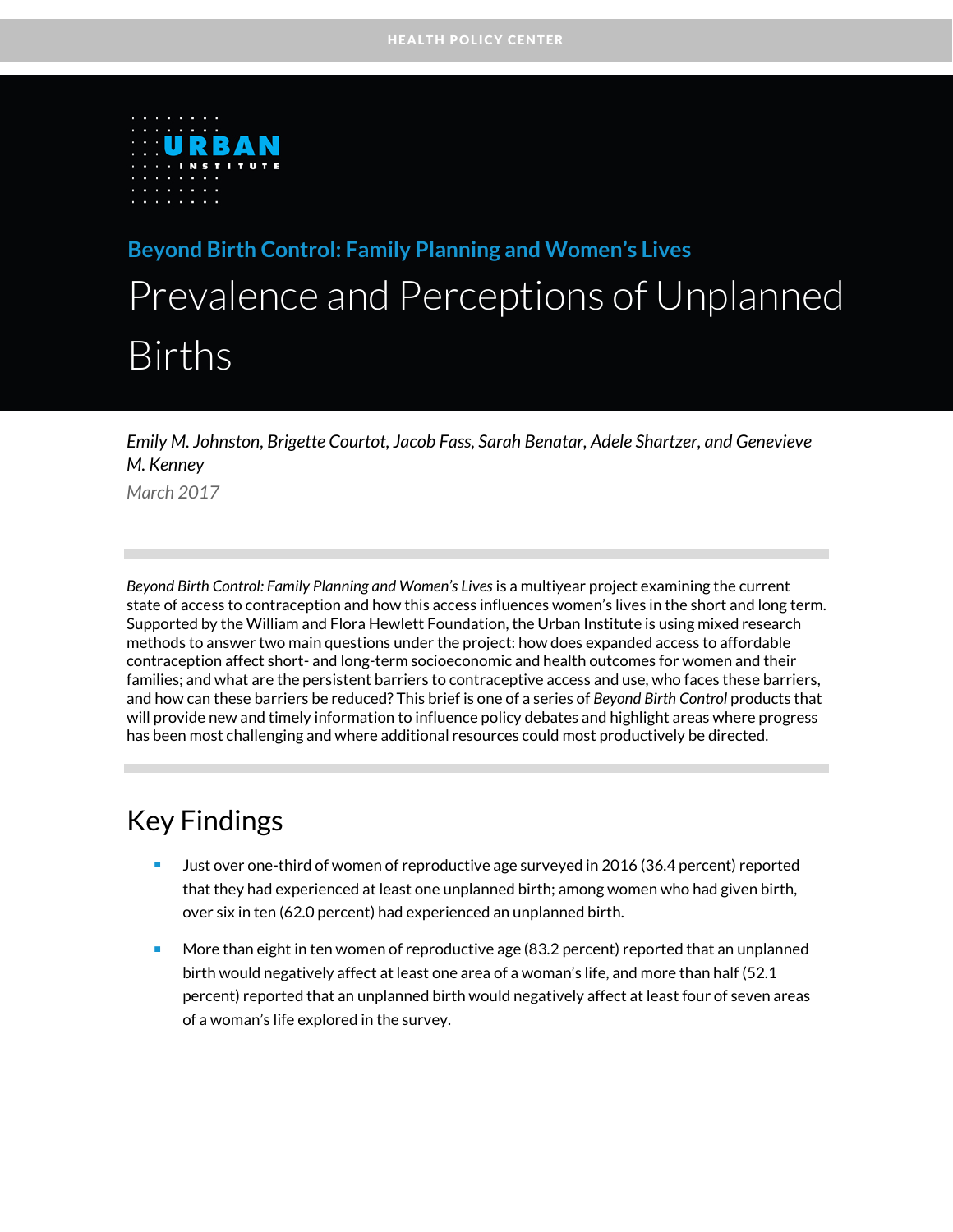- Women reported that education (65.7 percent), income (63.2 percent), mental health (58.6 percent), and job (58.4 percent) are the areas of a woman's life most likely to be negatively affected by an unplanned birth.
- More than one-third of women who had experienced an unplanned birth reported that the birth had mostly neutral or no effects on seven different areas of their own lives (36.0 percent); 29.6 percent reported mostly negative effects, and 20.4 percent reported mostly positive effects.

# Background

Women's ability to use contraception to prevent unplanned pregnancies and unplanned births has been associated with broad health, social, and economic benefits for women and their families (Sonfield et al. 2013). Despite these benefits of contraception, 45 percent of pregnancies in the United States were unplanned in 2011 (Finer and Zolna 2016). Though this is down from an estimated 51 percent of pregnancies in 2008, further reducing the incidence of unplanned pregnancies remains a Healthy People 2020 objective. $1$ 

A number of studies have assessed the effects of unplanned births by using natural experiments based on legalization of the pill form of contraception or women's reported histories of unplanned births. Many of these studies focused on maternal health behaviors and found that unplanned births are associated with increased rates of maternal smoking, inadequate folic acid consumption during pregnancy, delayed prenatal care initiation, and lower rates of breastfeeding (Cheng et al. 2009; Gipson, Koenig, and Hindin 2008). Others analyzed longer-term measures of women's well-being and found unplanned births to be associated with conflict between partners in relationships, depression, and decreased educational attainment (Sonfield et al. 2013).

Despite the growing literature on the effects of unplanned births, little is known about how women perceive unplanned births generally or how women have experienced unplanned births in their own lives. To date, direct survey questions about reproductive health have asked women's reasons for not using contraception and, more recently, their reasons for currently using contraception and the benefits that contraception has had on their lives (Frost and Lindberg 2013; Frost, Singh, and Finer 2007; Mosher and Jones 2010; Mosher, Jones, and Abma 2012). To date, no survey has directly addressed women's thoughts about unplanned births.

Frost and Lindberg interpreted their survey of women's reasons for using contraception as a reflection, in part, of how women expect an unplanned pregnancy to impact their lives. The majority of women in their survey reported that using birth control to prevent pregnancy allowed them to take better care of themselves and their families, support themselves financially, and support their educational and career goals (Frost and Lindberg 2013). The prospective cohort Turnaway Study, which compared women denied an abortion because of gestational age regulations with women who obtained an abortion close to the gestational age cutoff, found that women denied an abortion were less likely to have aspirational one-year plans and more likely to have neutral or negative expectations for their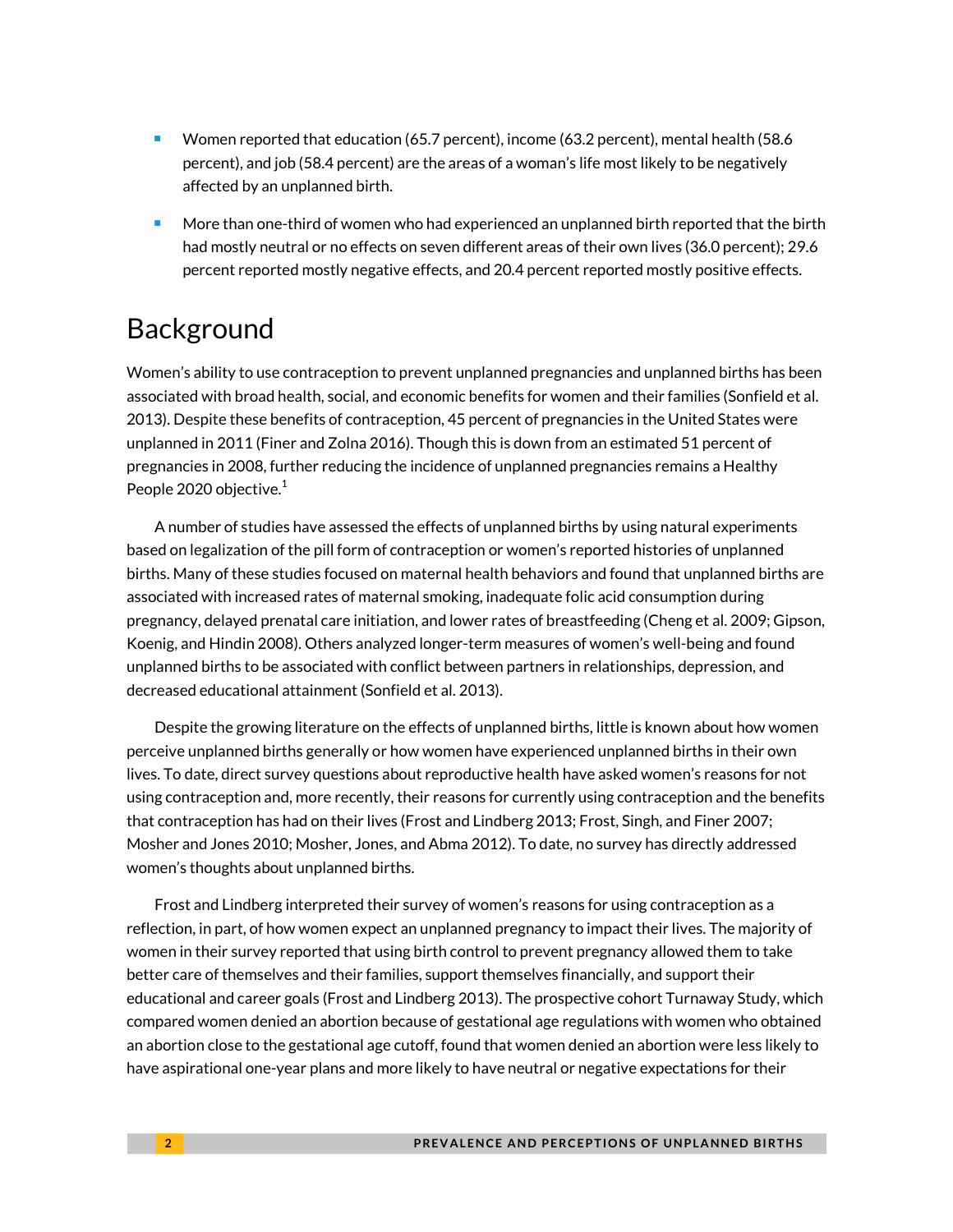futures than women who obtained an abortion (Upadhyay, Biggs, and Foster 2015). We build on these findings by asking women directly about unplanned births to broaden our understanding of how women perceive unplanned births and to inform future work on pregnancy ambivalence and contraception nonuse among women at risk of unplanned pregnancy.

This study is the first to analyze responses of women of reproductive age to questions about their perceptions of and experiences with unplanned births. We highlight differences in responses between perceived effects on women generally and women's reported personal experiences. We also investigate variation in responses across different groups of women.

# What We Did

This brief uses data from the Urban Institute's Survey of Family Planning and Women's Lives (SFPWL) to describe perceived and reported effects of unplanned births among women of reproductive age (ages 18 to 44).

The SFPWL is a nationally representative survey of 1,990 women of reproductive age from a sample drawn from NORC's AmeriSpeak consumer panel. The survey addresses women's experiences with family planning as well as their opinions about the short- and long-term effects of unplanned births and access to affordable contraception. The SFPWL was fielded in two waves during 2016: January 15 to February 8, and July 20 to September 11. Estimates from the SFPWL were weighted to be nationally representative of women of reproductive age using data from the US Census Bureau. $^2$  $^2$ 

The questions about unplanned births in the SFPWL cover three distinct topics: (1) women's personal history of unplanned birth, (2) women's perceptions of the effects of unplanned birth on the lives of women, and (3) women's reported effects of an unplanned birth on their own lives. For all survey questions, unplanned birth is defined as becoming pregnant and having a child when a woman is not trying to have a baby. Women who have had an unplanned birth are asked about both perceived effects for all women and about their own experience in order to differentiate between the idea of unplanned birth and the effects an unplanned birth had on her life.

Respondents who have given birth (*n* = 1,228) were asked how many of their children were the result of an unplanned pregnancy. Unplanned pregnancy is defined as a pregnancy that a woman was not actively trying to have, including pregnancies that are unintended, mistakes or accidents, unwanted, or not at the right time. Women are characterized as having had an unplanned birth if they respond that one or more of their children was the result of an unplanned pregnancy. We report differences in the prevalence of unplanned birth for all women (*N* = 1,990) and for women who have had a prior birth (*n* = 1,228) across six key characteristics:

- 1. Age (18 to 29, 30 to 39, or 40 to 44)
- 2. Race and ethnicity (non-Hispanic white, non-Hispanic black or other race, or Hispanic)
- 3. Educational attainment (high school degree or less, or some college education or more)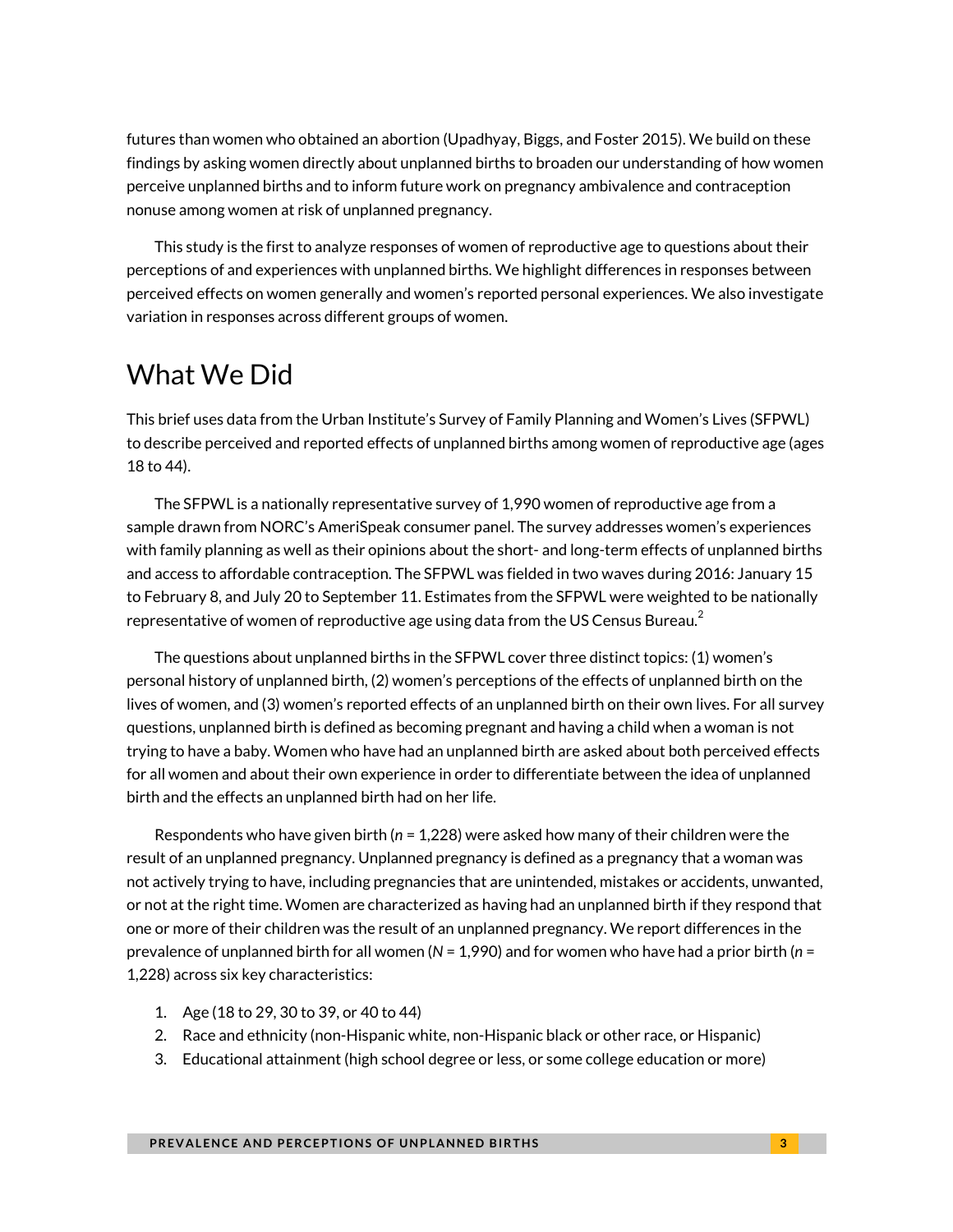- 4. Family income (less than or equal to 138 percent of the federal poverty level [FPL] or greater than 138 percent of FPL)
- 5. Marital status (married; widowed, separated, or divorced; never married; or living with partner)
- 6. Employment status (working or not working)

All respondents (*N* = 1,990) were asked to consider the effects an unplanned birth could have on seven areas of a woman's life. Women were asked to assess whether an unplanned birth would have a very negative, somewhat negative, neither positive nor negative, somewhat positive, or very positive effect on a woman's

- 1. education,
- 2. job,
- 3. income,
- 4. relationship with her partner,
- 5. physical health,
- 6. mental health and stress, and
- 7. motivation to achieve her goals.

We first categorized women's responses as positive effects (for a response of "very positive" or "somewhat positive"), negative effects (for a response of "very negative" or "somewhat negative"), or no effects (for a response of "not positive or negative/no effect"). We then created summary measures including the following categories: most responses are positive; most responses are negative; most responses are neutral; and mixed responses. If a woman reported that an unplanned birth would have a positive effect (or negative effect or no effect) for four or more areas of a woman's life, we consider her to have mostly positive (or negative or neutral) responses. Women who did not respond with the same type of effect for at least four areas are considered to have mixed responses.

In addition to examining the perceived effects of unplanned birth on women generally for all respondents (*N* = 1,990), we compare responses between women who have had an unplanned birth (*n* = 764) and those who have not (*n* = 1,226). We tested differences between these two groups using twotailed *t*-tests with survey weights. Unless otherwise noted, all differences discussed in the text are significant at the 0.05 level. Respondents who had a prior unplanned birth (*n* = 764) were asked about a second topic: the effect that the unplanned birth had on their life. Respondents were asked to assess whether their unplanned birth had a very positive, somewhat positive, not positive or negative, somewhat negative, or very negative effect on their life, across the same seven areas described above. We categorized responses and created summary measures for this question using the same methodology described above for the perceived effect of unplanned births on women's lives generally. Finally, we compared the percentages of women with mostly positive responses, mostly negative responses, mostly neutral responses, and mixed responses on the summary measures of the effects of unplanned birth on women generally and on women's own lives across the same six key characteristics described above.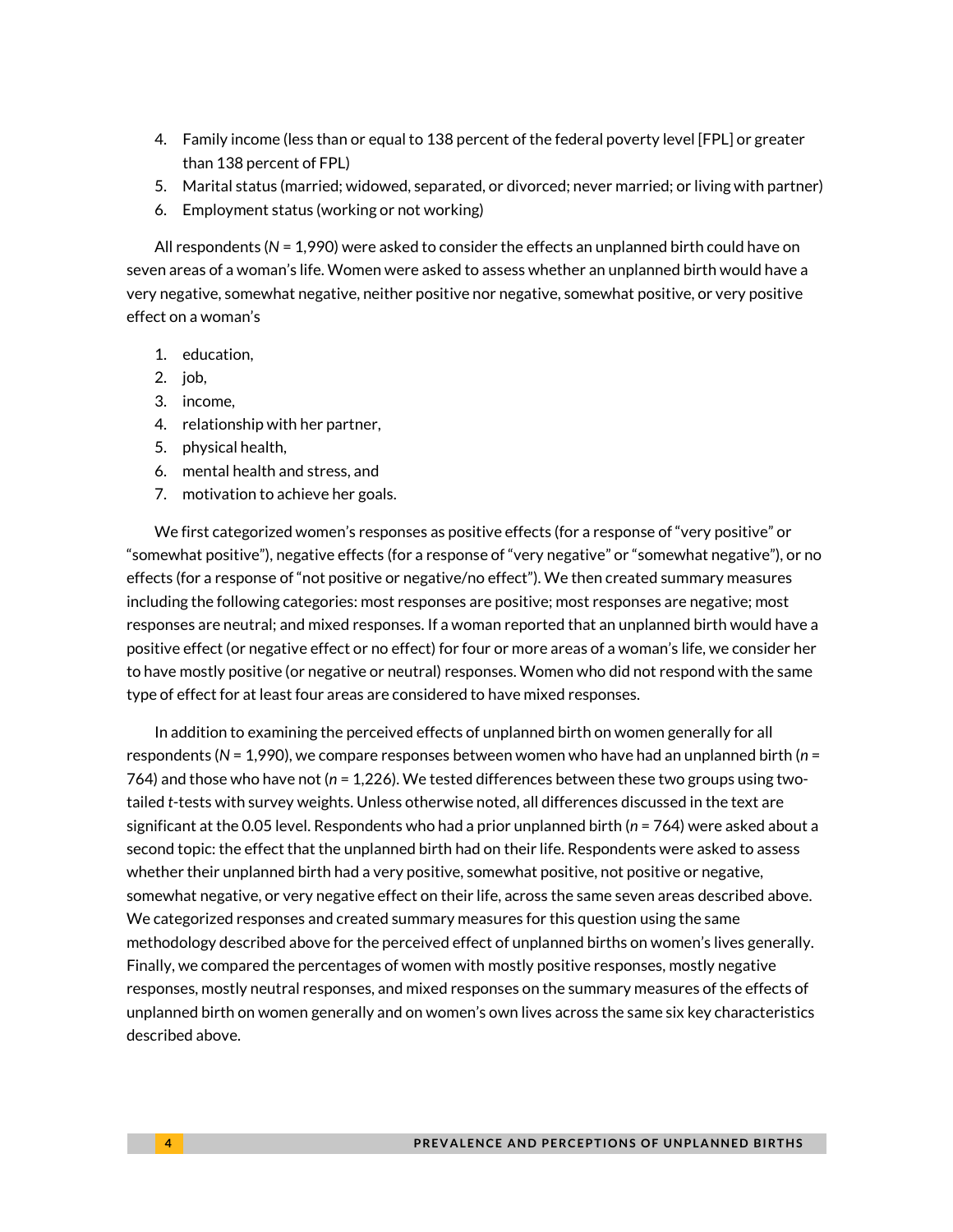To supplement this quantitative analysis, Urban Institute researchers conducted 26 in-depth follow-up interviews in March and April 2016 with women who completed the SFPWL during the first wave between January 15 and February 8, 2016. The follow-up interview sample included women whose survey responses indicated that they were at risk of an unplanned pregnancy (defined as those who had been sexually active with men in the past six months), did not want to become pregnant in the next year, and did not always use birth control. Interviews were designed to collect more detailed information on women's decisionmaking and experiences with contraception, contraception use and nonuse, and attitudes toward potential unplanned pregnancy.

### **Methodological Challenges**

The analysis of unplanned births is complicated because the measure includes both unwanted births, defined as births to women who did not want to become pregnant; and mistimed births, defined as births to women who wanted to become pregnant at a later time (Mosher, Jones, and Abma 2012). Though frequently studied together (as in this study), mistimed and unwanted births may have different effects on the lives of women and their children. The challenges of measuring pregnancy intent have been well documented and include pregnancy ambivalence, cultural perspectives, and the difficulty of retrospective measurement (Bachrach and Newcomer 1999; Logan et al. 2007; Sable 1999; Santelli, Lindberg, et al. 2009; Santelli, Rochat, et al. 2003; Trussell and Vaughan 1999; Trussell, Vaughan, and Stanford 1999). For example, women may not have established preferences about getting pregnant before they conceive; women may classify the intendedness of their pregnancy based on their own cultural norms; and when surveyed following the birth of their child, women may report a different pregnancy intent than their preference before conceiving.

Many of these challenges also apply to measuring women's experiences with unplanned births, which are likely to be similarly affected by emotional and psychological factors and by women's social capital (Santelli, Lindberg, et al. 2009; Santelli, Rochat, et al. 2003). For example, researchers have identified retrospective questions about pregnancy intent as problematic because "many circumstances following the conception, such as spending time with the baby or watching a child grow up, may change a woman's recollection of whether or not the pregnancy was wanted" (Logan et al. 2007). Similar circumstances may change women's recollection of whether or not an unplanned birth had negative effects on her life. Women may also feel pressured to give a socially desirable response (Bachrach and Newcomer 1999).

# What We Found

### **Prevalence of Unplanned Births among Women of Reproductive Age**

In 2016, more than half of women with a prior birth reported that at least one of their births was unplanned (62.0 percent, table 1), and one-third of all women of reproductive age in our sample reported having an unplanned birth (36.4 percent).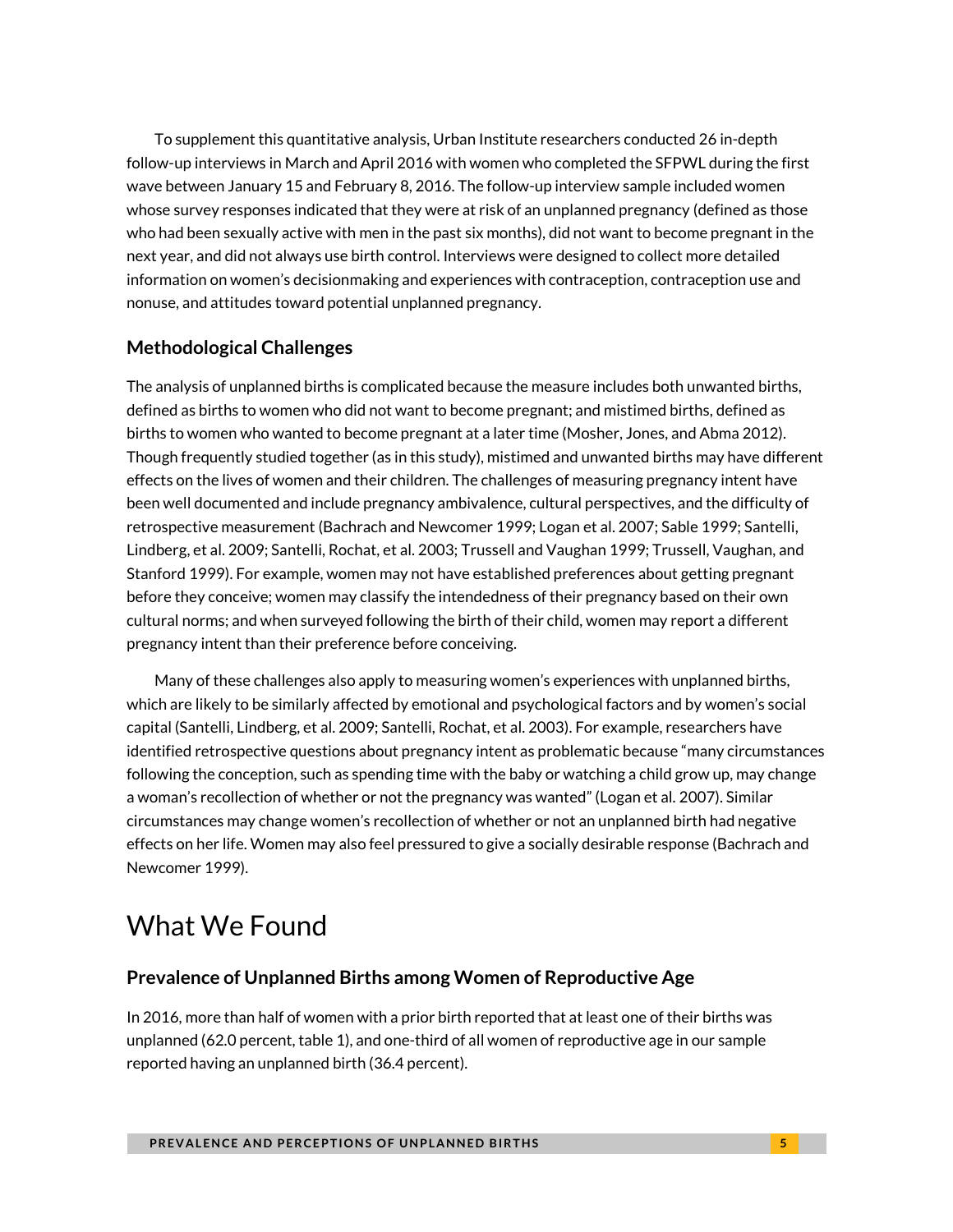The largest differences in prevalence of unplanned births were related to women's marital status. Among women with a prior birth, those who had never been married had the highest prevalence of unplanned birth (85.2 percent), followed by women who were living with a partner (83.3 percent). Though married women had the lowest unplanned birth prevalence, nearly half of married women reported having an unplanned birth (49.0 percent). Women who are nonwhite, have a high school degree or less, are under age 30, and have family incomes at or below 138 percent of FPL were more likely than others to have had an unplanned birth.

#### TABLE 1

|                                   |             | Among women<br>ages 18 to 44 |             | Among women<br>ages 18 to 44<br>with a prior |
|-----------------------------------|-------------|------------------------------|-------------|----------------------------------------------|
|                                   | Sample size | $(\%)$                       | Sample size | birth (%)                                    |
| Race/ethnicity                    |             |                              |             |                                              |
| White, non-Hispanic               | 1,148       | 33.6                         | 709         | 55.2                                         |
| Black or other, non-Hispanic      | 532         | 43.9***                      | 332         | $75.5***$                                    |
| Hispanic                          | 310         | 35.4                         | 187         | $66.5***$                                    |
| <b>Education</b>                  |             |                              |             |                                              |
| High school or less               | 402         | 45.2                         | 280         | 72.8                                         |
| Some college or more              | 1,588       | $31.6***$                    | 948         | 55.7***                                      |
| Age                               |             |                              |             |                                              |
| $18 - 29$                         | 691         | 24.8                         | 256         | 68.9                                         |
| $30 - 39$                         | 946         | 44.2***                      | 689         | 58.9**                                       |
| $40 - 44$                         | 353         | $49.8***$                    | 283         | $60.0*$                                      |
| Income                            |             |                              |             |                                              |
| Less than or equal to 138% of FPL | 547         | 51.7                         | 373         | 80.6                                         |
| Greater than 138% of FPL          | 1,414       | $28.5***$                    | 838         | 50.8***                                      |
| <b>Marital status</b>             |             |                              |             |                                              |
| Married                           | 917         | 39.6                         | 731         | 49.0                                         |
| Widowed, separated, or divorced   | 190         | $63.1***$                    | 154         | 75.7***                                      |
| Never married                     | 626         | $23.1***$                    | 207         | 85.2***                                      |
| Living with partner               | 257         | 43.1                         | 136         | 83.3***                                      |
| <b>Work status</b>                |             |                              |             |                                              |
| Working                           | 1,413       | 32.5                         | 814         | 59.6                                         |
| Not working                       | 577         | 43.8***                      | 414         | 65.7                                         |
| All women                         | 1,990       | 36.4                         | 1,228       | 62.0                                         |

#### **Prevalence of Unplanned Births among Women Ages 18 to 44, by Demographic Characteristics, 2016**

**Source:** Survey of Family Planning and Women's Lives 2016.

**Notes:** FPL = federal poverty level. Reference groups are italicized above. \*/\*\*/\*\*\*Estimate differs significantly from the reference group at 0.1/0.05/0.01 levels, using two-tailed *t*-tests.

### **Perceived Effects of an Unplanned Birth on Women's Lives**

When considering the impacts that an unplanned birth may have on a woman's life, the majority of women reported that an unplanned birth would have a negative effect on a woman's education (65.7 percent), job (58.4 percent), income (63.2 percent), and mental health (58.6 percent), as shown in figure 1. Women reporting negative effects were much more likely to report somewhat negative effects than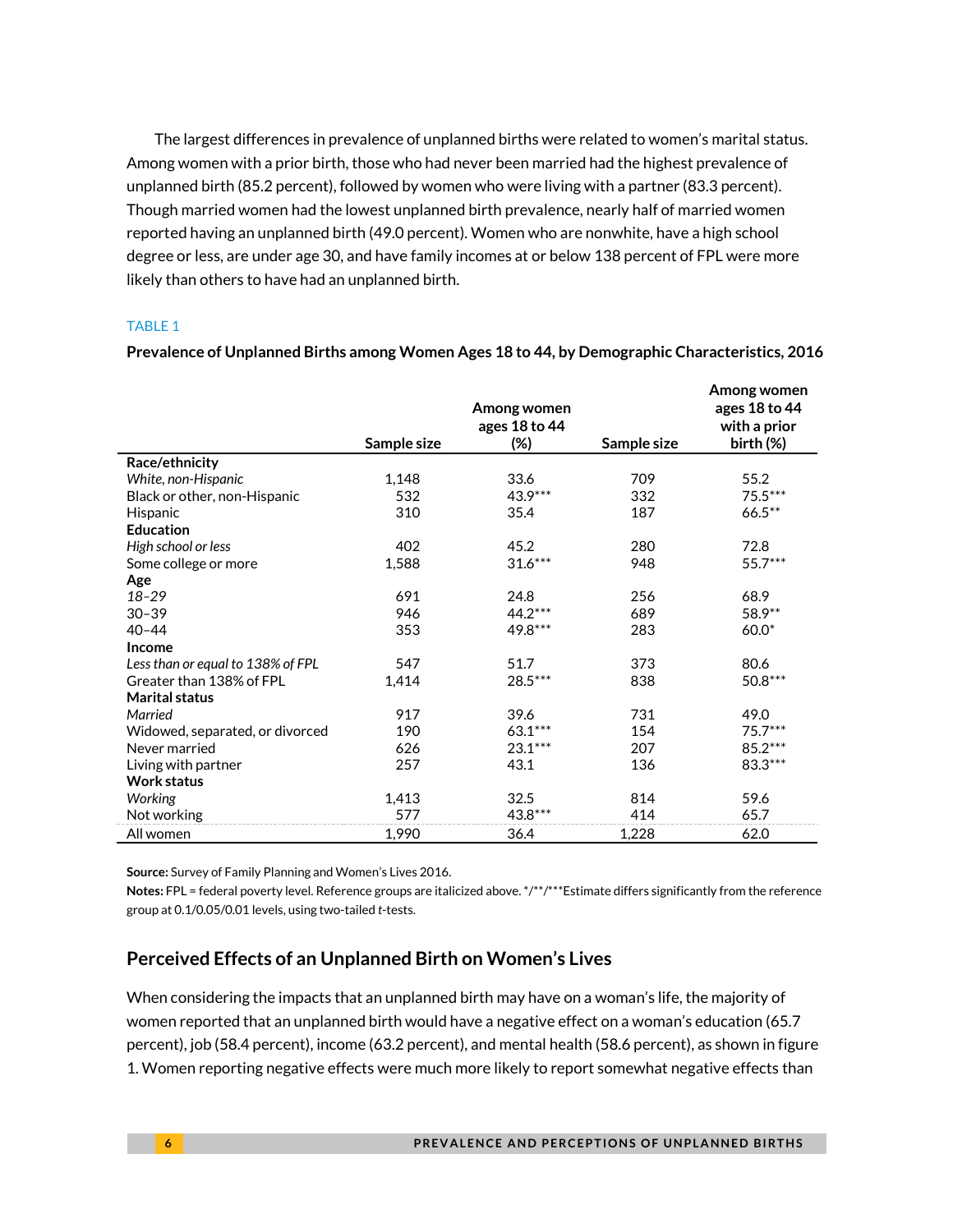very negative effects. For example, 50.9 percent of women reported that an unplanned birth would have a somewhat negative effect on a woman's education, but only 14.8 percent reported that it would have a very negative effect (data not shown).

For the other three areas included in the survey, responses were mixed. For physical health, 40.7 percent of respondents said an unplanned birth would have a negative effect, 37.7 percent said it would have no effect, and 20.2 percent said it would have a positive effect. For relationship with partner, 38.5 percent of respondents said an unplanned birth would have a positive effect, 32.5 percent said it would have no effect, and 28.1 percent said it would have a negative effect. Women reported the most positive responses for the effects of an unplanned birth on a woman's motivation to achieve her goals (45.0 percent), yet 21.3 percent of women said an unplanned birth would have no effect and 33.1 percent said it would have a negative effect on her motivation.

#### FIGURE 1



**Perceived Effects of an Unplanned Birth on Seven Areas of Women's Lives among Women Ages 18 to 44, 2016**

**Source:** Survey of Family Planning and Women's Lives 2016. **Note:** *N* = 1,990 women ages 18 to 44.

Women's responses in follow-up interviews reinforced the negative reported perceptions of the effect an unplanned birth would have on a woman's education, job, and income. For example, one 21 year-old woman said, "Kids are expensive, and I wouldn't be able to finish my degree and get the highpaying job that I want. It would definitely change my future plans in a bad way." When discussing the effect an unplanned birth would have on her life compared with that of her partner, a 28-year-old woman said, "Unfair as it is, it probably wouldn't affect his career or education as much as it would affect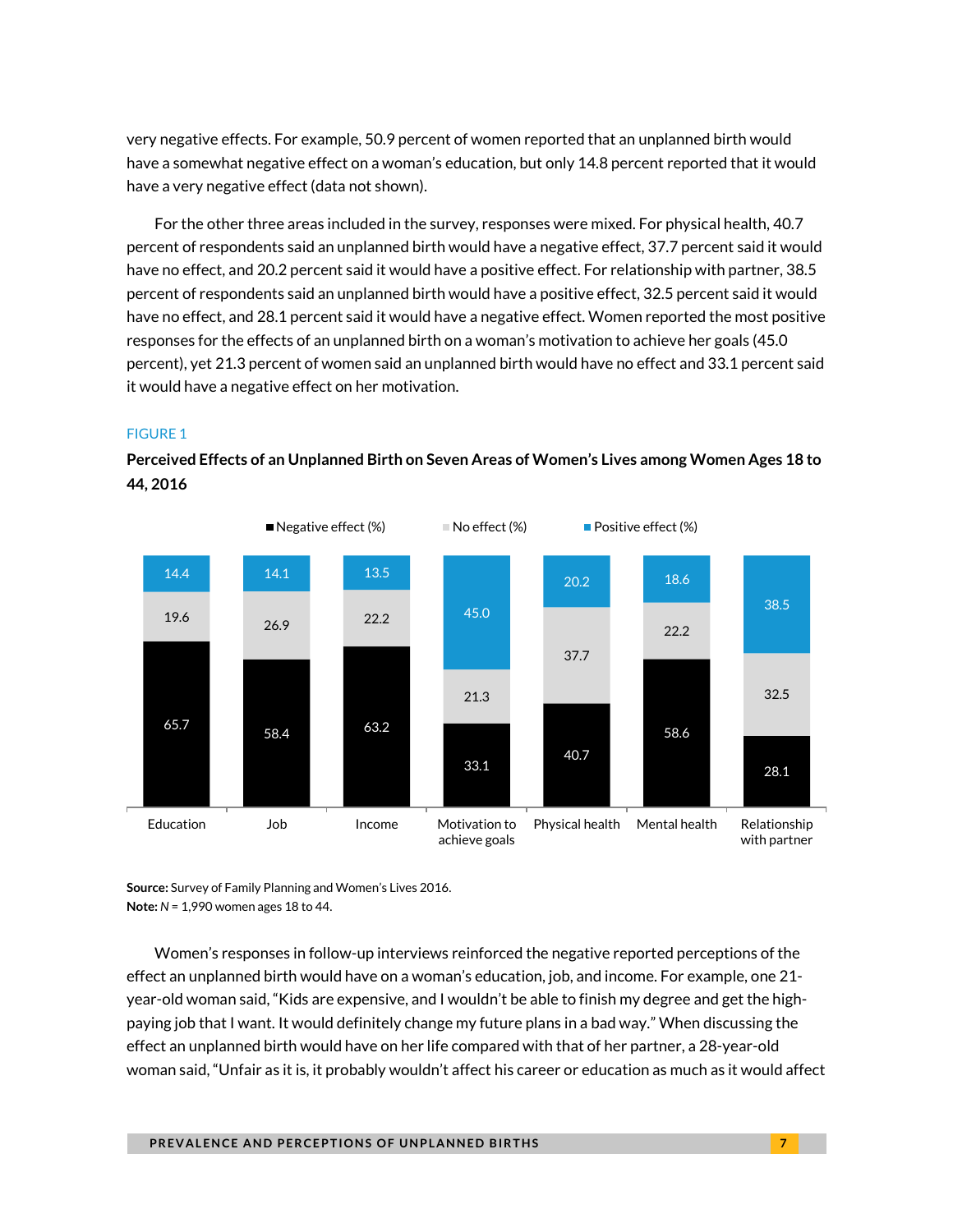mine." One 35-year-old respondent expressed concerns about her mental health and stated, "Emotionally and financially we would be better prepared to have another child in a year, but we would make it work if it happened." Additional findings from the follow-up interviews are presented in box 1.

#### BOX 1

#### **Women's Perceptions of Unplanned Pregnancy: Follow-Up Interview Findings**

The 26 survey respondents who completed follow-up interviews expressed a range of attitudes toward unplanned pregnancy. About half of the interviewees had positive or neutral reactions to a potential unplanned pregnancy, indicating that it would be welcome or have little impact on quality of life for them or their family members. The other half of interviewees had negative reactions to the idea of becoming pregnant unexpectedly.

Positive to neutral reactions were more common among married women who had recently had children. Negative reactions were more common among younger unmarried women who felt unprepared to become parents and among older women who felt that they were "done" having children.

- *I would be shocked; I would welcome it as a blessing. There would also be dread and the worry that I would have to go through the experience of losing a child during the second trimester, which was very traumatic [when I experienced a previous pregnancy loss].* — 35-year-old married woman
- *I would be devastated. My hands are full. I can't do anymore.* 40-year-old married woman

Despite these differing opinions, women largely agreed that unplanned pregnancy would have significant financial and emotional costs. For instance, they reported that having another child would require buying a bigger house, getting a new car, or spending more on child care. For several women, an unplanned pregnancy would mean quitting a job and staying home with the baby. These women worried about lost income and negative consequences for their careers. Younger women in particular were concerned about the impact that an unplanned birth would have on their education and their future career trajectory.

- *Being a mom, I know that babies change things and you change your plans. We've always just managed to just change our work hours around so that someone was always home with the children. That may be a factor.* — 44-year-old married woman
- *I would be extremely scared and very upset and worried about my future. As a female I'm applying for grad school, and it would put a kink in my educational plans and financial plans in the long term.* — 28 year-old single woman
- *I wouldn't be depressed, but I would be overwhelmed because I have a lot of goals to accomplish before that happens.* — 22-year-old woman living with a partner

Many older women felt that they could not handle the emotional or physical impact of having more children. This impact included the physical stress of pregnancy and the energy and time commitment involved in raising children. Among women whose children were grown or school-aged, having another baby would be an unwelcome return to a more stressful, chaotic, and sleepless period of their lives.

 *It's not a financial stress; it's just too much. They want to play with us all day. The amount of time we have left over for ourselves is literally not enough.* — 40-year-old married woman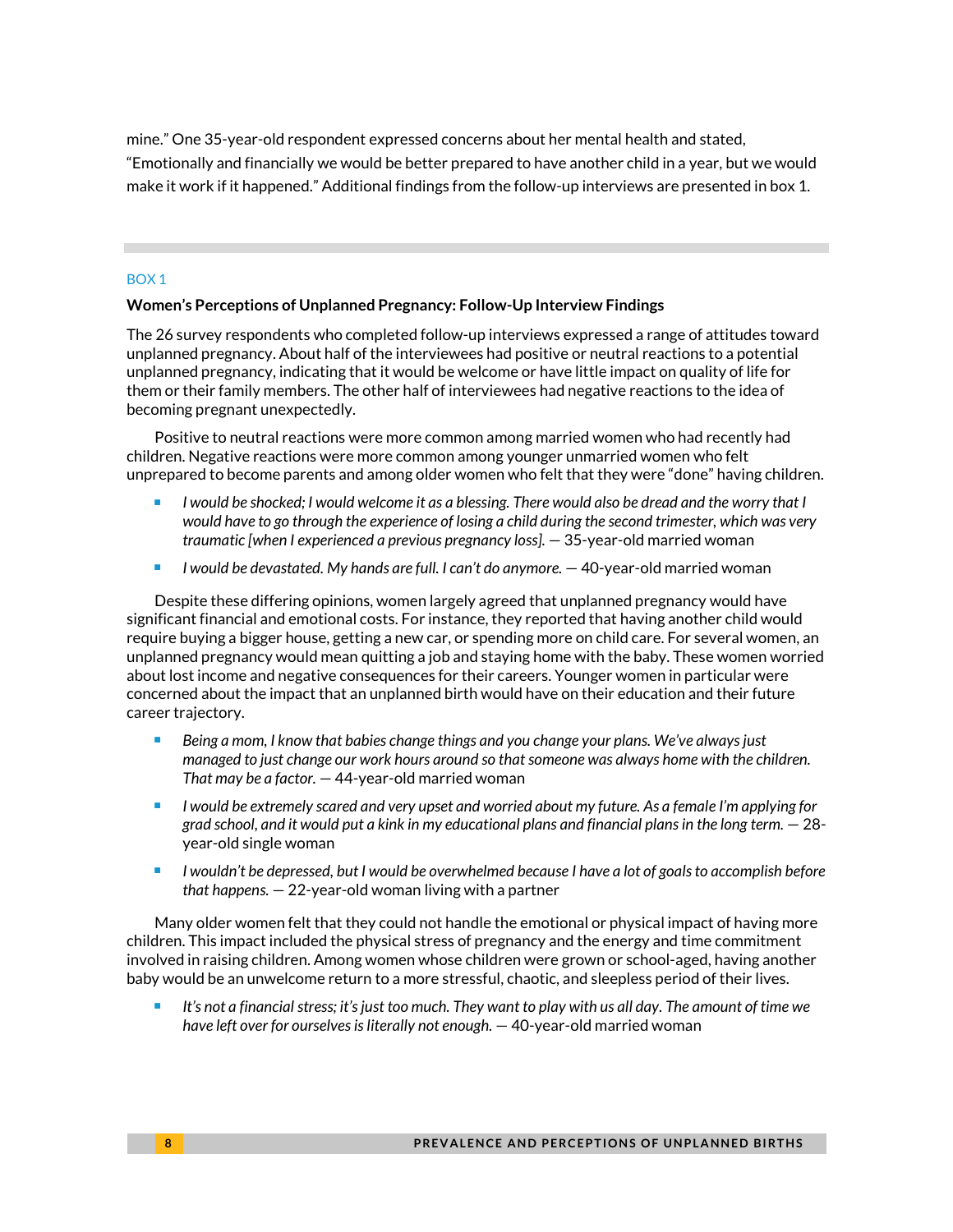- *I'm not that old, but I'm five years older than my previous pregnancy. It was harder on me physically; it was harder to keep up with my daughter. Now it's harder to keep up with two kids, so I can imagine it would be that much harder having a third.* — 35-year-old married woman
- *It would definitely affect our personal lifestyle. We are done having babies.* 44-year-old married woman

Most women thought that their partners' feelings about an unplanned birth would align with their own. For the most part, ambivalent women felt their partner would be similarly ambivalent, and women with strongly negative reactions thought that their partner would share those feelings. In some cases, women thought their partners might be more enthusiastic about an unplanned pregnancy, either because the partner wanted more children and the woman herself did not, or because an unplanned birth would have a comparatively less dramatic impact on the partner's education or career.

- *We've been together 18 years. He would be happy…. He would deal with it. He's learned to fall in line.* — 37-year-old married woman
- *He loves children; he'd have four more babies if he could. I'm the one who's like, "No way."* 38-yearold married woman
- *I think he would probably be more excited [than me]…. He's careful about birth control because he knows it's a concern of mine, not because it's something he's not ready for.* — 28-year-old woman in a long-term relationship
- *He would probably be elated. I think that men think that's a way of tying a woman down. It would lead to something like marriage.* — 42-year-old divorced woman

Nearly all women expected that they would carry an unplanned pregnancy to term and raise the child. This was true even among women who felt that a baby would hinder their lifestyle or seriously harm their finances. At least four women rejected abortion for religious or moral reasons. Others felt that abortion was acceptable in some circumstances but not for women who were married or in a stable financial situation. Interest in giving an unplanned baby up for adoption was also limited. A few women expressed uncertainty about how they would respond to an unplanned pregnancy, but no one suggested that they would definitely pursue abortion or adoption.

- *I've always looked at abortion [as] for people who've been raped or [who are] not in the financial situation they need to be in. If I did something like that at my age and my situation, I would be selfish to do that. I would adopt someone, but I would never give my child up.* — 22-year-old woman living with her partner
- *I would keep the baby. I would never terminate unless my child's life or my life was in danger.* 35 year-old married woman
- *That's hard. I honestly don't know what I would do.* 40-year-old married woman
- *It might make me a bit resentful of my partner and the child, but I think we would go through with [having and raising the child].* — 28-year-old woman in a long-term relationship

When considering women's survey responses on the impacts that an unplanned birth may have on a woman's life, the perceived effect of an unplanned birth was generally negative. More than eight in ten women of reproductive age (83.2 percent) reported that an unplanned birth would negatively affect at least one of seven areas of a woman's life, but 61.2 percent reported at least one positive effect. Women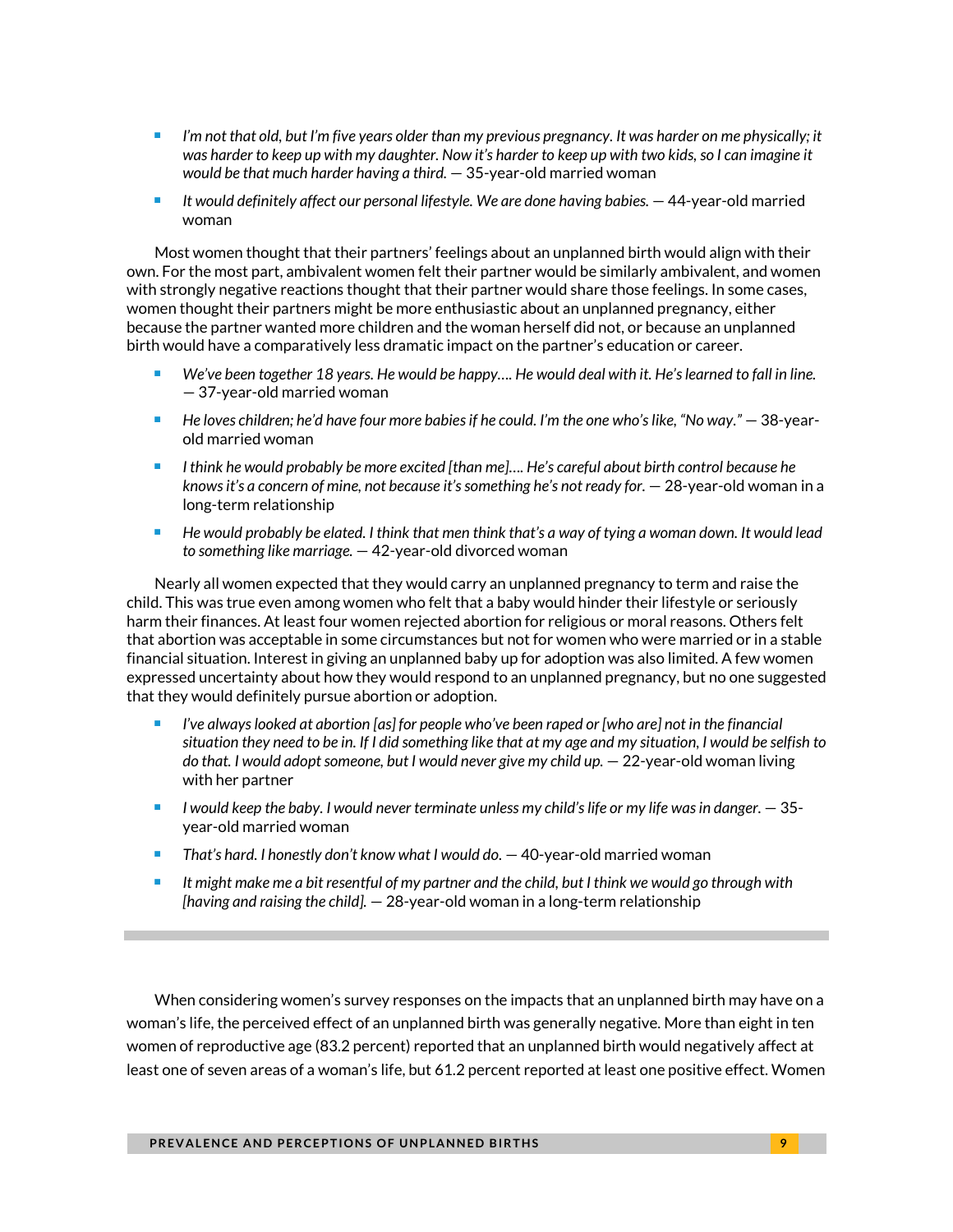were more likely to report multiple negative effects than positive or neutral effects. More than threequarters of women reported two or more negative effects, but only 37.5 percent of women reported two or more positive effects (data not shown). More than half of women (52.1 percent, figure 2) responded that an unplanned birth would have a negative effect on at least four of seven life areas (i.e., the birth would have "mostly negative" effects). The remaining women were nearly evenly divided among those who responded that an unplanned birth would have mostly positive effects (16.4 percent), mostly neutral or no effects (16.1 percent), and mixed effects (15.4 percent).

#### FIGURE 2

**Summarized Perceptions of Effects of an Unplanned Birth on Seven Areas of Women's Lives among Women Ages 18 to 44, 2016**



**Source:** Survey of Family Planning and Women's Lives 2016.

**Notes:** *N* = 1,990 women ages 18 to 44. "Most" indicates that a woman gave four or more responses of one type; "mixed" indicates fewer than four responses for any one type. Responses refer to seven areas of women's lives: education, job, income, motivation to achieve goals, physical health, mental health, and relationship with partner.

Table 2 shows variation by demographic characteristics in women's responses to the effect an unplanned birth would have on seven areas of a woman's life. Overall, non-Hispanic white women were the most likely to report mostly negative responses (60.5 percent), and black or other non-Hispanic women were the most likely to report mostly positive responses (29.1 percent).

When compared across characteristics, women with some college education or more were significantly more likely to report mostly negative responses (58.5 percent) than women with a high school degree or less (40.3 percent). Women with family incomes above 138 percent of FPL were also more likely to report mostly negative responses (58.4 percent) than lower-income women (41.0 percent). Finally, women who had never experienced an unplanned birth were more likely to report mostly negative responses than women who reported having an unplanned birth. We found limited significant differences in women's responses by age and marital status and no significant differences by work status.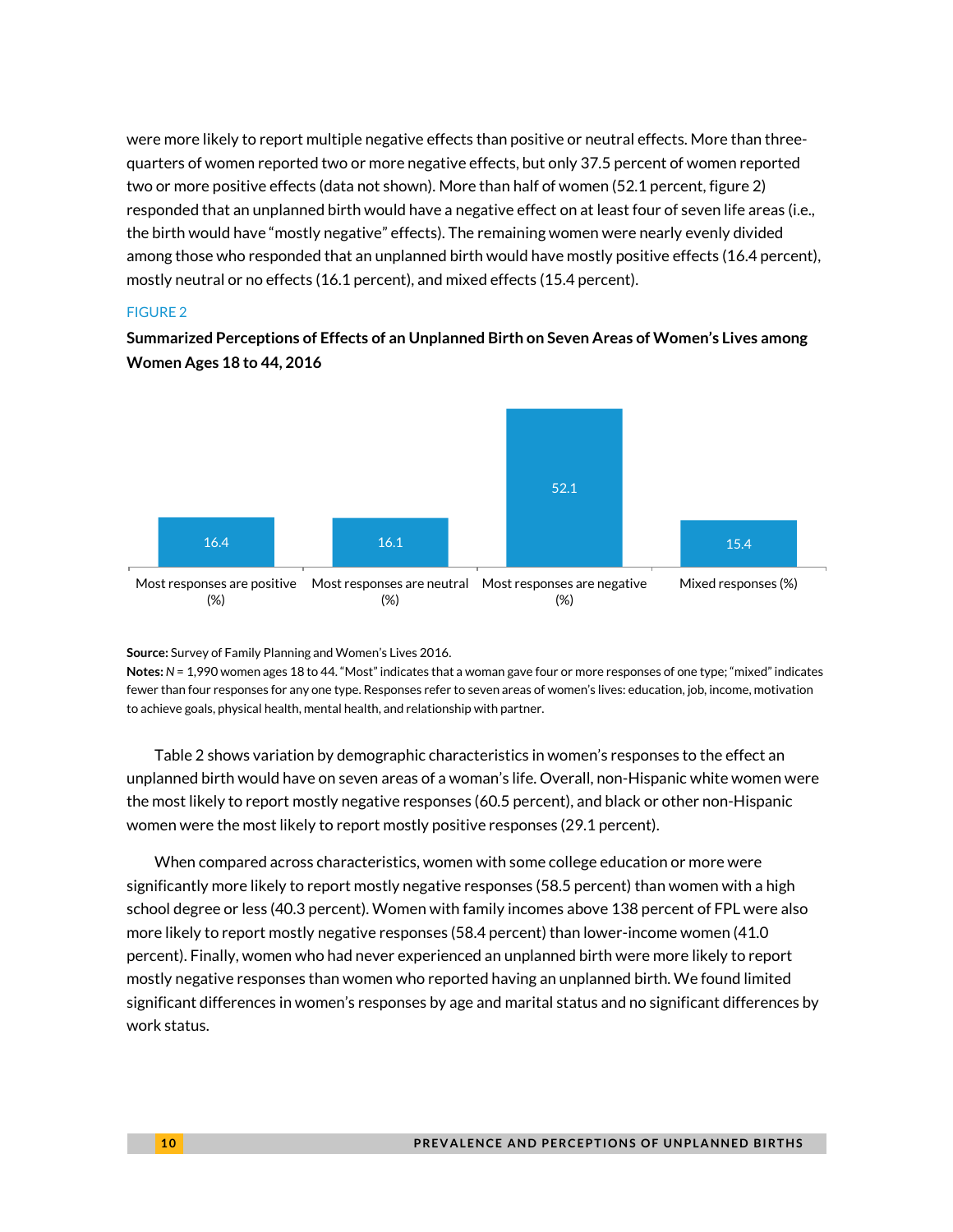#### TABLE 2

### **Summarized Perceptions of Effects of an Unplanned Birth on Seven Areas of Women's Lives, by Demographic Characteristics, 2016**

|                                   |               | <b>Mostly</b><br>positive | <b>Mostly</b><br>negative | <b>Mostly</b><br>neutral | Mixed     |
|-----------------------------------|---------------|---------------------------|---------------------------|--------------------------|-----------|
|                                   | <b>Sample</b> | responses                 | responses                 | responses                | responses |
|                                   | size          | (%)                       | (%)                       | $(\%)$                   | $(\%)$    |
| Race/ethnicity                    |               |                           |                           |                          |           |
| White, non-Hispanic               | 1,148         | 10.6                      | 60.5                      | 14.3                     | 14.6      |
| Black or other, non-Hispanic      | 532           | $29.1***$                 | $34.6***$                 | 19.4                     | 16.9      |
| Hispanic                          | 310           | $21.8***$                 | $41.2***$                 | $21.5***$                | 15.5      |
| <b>Education</b>                  |               |                           |                           |                          |           |
| High school or less               | 402           | 21.8                      | 40.3                      | 20.7                     | 17.2      |
| Some college or more              | 1,588         | $13.4***$                 | 58.5***                   | $13.7***$                | 14.4      |
| Age                               |               |                           |                           |                          |           |
| $18 - 29$                         | 691           | 16.0                      | 52.1                      | 15.2                     | 16.8      |
| $30 - 39$                         | 946           | 14.7                      | 50.7                      | $19.5*$                  | 15.0      |
| $40 - 44$                         | 353           | 20.6                      | 55.1                      | 11.7                     | 12.6      |
| Income                            |               |                           |                           |                          |           |
| Less than or equal to 138% of FPL | 547           | 23.0                      | 41.0                      | 18.4                     | 17.5      |
| Greater than 138% of FPL          | 1,414         | $12.9***$                 | 58.4***                   | 14.7                     | 14.1      |
| <b>Unplanned birth</b>            |               |                           |                           |                          |           |
| Unplanned birth                   | 764           | 18.9                      | 43.9                      | 19.0                     | 18.3      |
| No unplanned birth                | 1,226         | $14.9*$                   | 56.9***                   | $14.5*$                  | $13.7**$  |
| <b>Marital status</b>             |               |                           |                           |                          |           |
| Married                           | 917           | 14.8                      | 50.8                      | 16.9                     | 17.5      |
| Widowed, separated, or divorced   | 190           | 19.5                      | 45.2                      | 23.2                     | $12.1*$   |
| Never married                     | 626           | 16.3                      | 55.4                      | 13.3                     | 14.9      |
| Living with partner               | 257           | 19.7                      | 52.5                      | 16.2                     | $11.6*$   |
| <b>Work status</b>                |               |                           |                           |                          |           |
| Working                           | 1,413         | 15.2                      | 53.6                      | 15.3                     | 15.9      |
| Not working                       | 577           | 18.6                      | 49.3                      | 17.8                     | 14.4      |
| All women                         | 1,990         | 16.4                      | 52.1                      | 16.1                     | 15.4      |

**Source:** Survey of Family Planning and Women's Lives 2016.

**Notes:** FPL = federal poverty level. The seven areas of women's lives summarized in this measure are education, job, income, motivation to achieve goals, physical health, mental health, and relationship with partner. Reference groups are italicized above. \*/\*\*/\*\*\* Estimate differs significantly from the reference group at 0.1/0.05/0.01 levels, using two-tailed *t*-tests.

### **Differences in Perceived Effects of an Unplanned Birth between Women with and without an Unplanned Birth**

When considering the effects of an unplanned birth on seven areas of a woman's life, women who had an unplanned birth generally responded differently from those who had not. Women with an unplanned birth were less likely to report four or more negative responses than women who have not had an unplanned birth (43.9 percent versus 56.9 percent, figure 3). Women with an unplanned birth were also more likely to report positive, neutral, and mixed responses than women without an unplanned birth. The pattern of fewer negative responses among women with an unplanned birth is consistent across all seven areas of a woman's life (data not shown).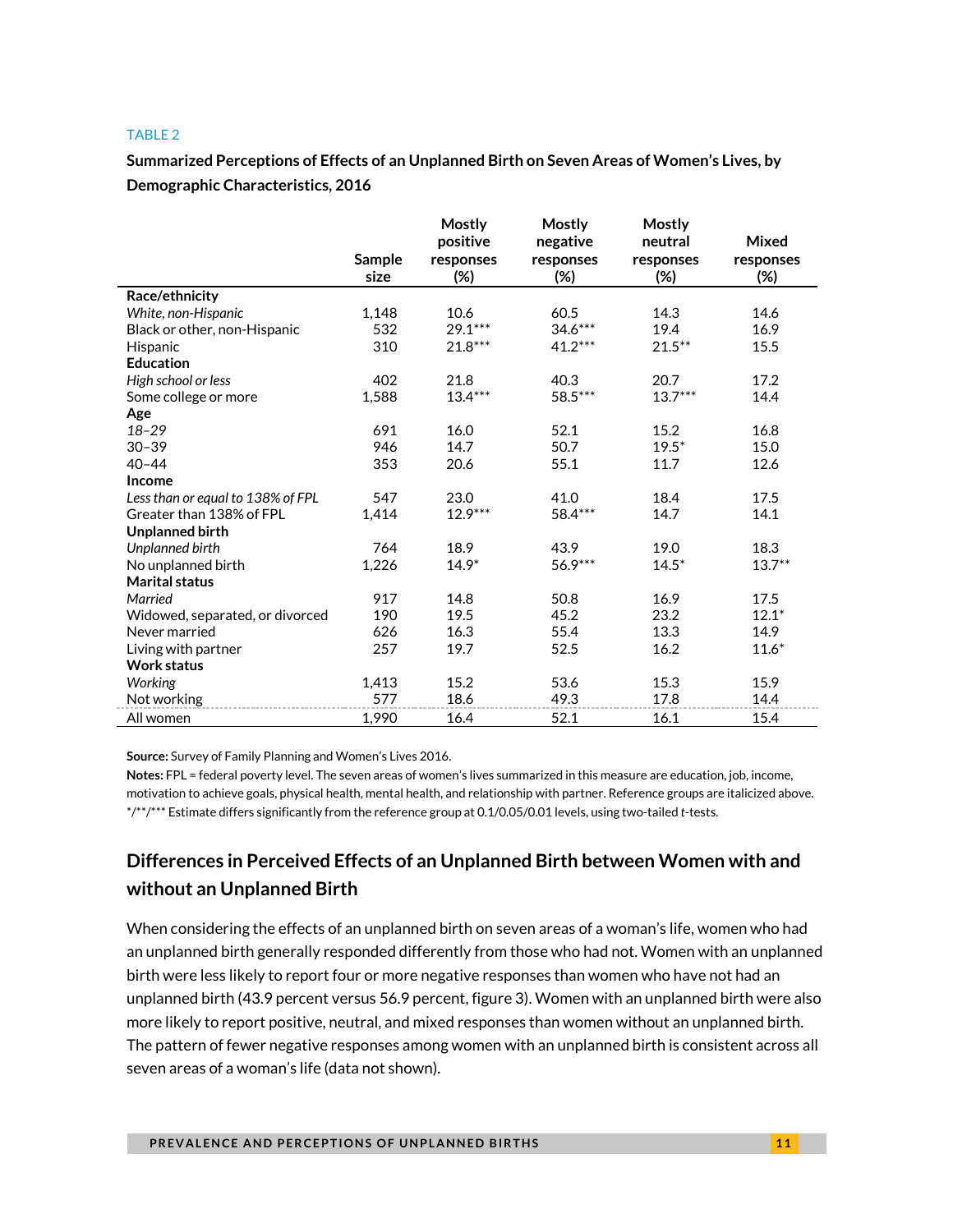#### FIGURE 3

### **Summarized Perceptions of Effects of an Unplanned Birth on Seven Areas of Women's Lives, among Women with and without an Unplanned Birth, 2016**



**Source:** Survey of Family Planning and Women's Lives 2016.

**Notes:** Sample includes 764 women with an unplanned birth and 1,226 women without an unplanned birth. "Most" indicates that a woman gave four or more responses of one type;"mixed" indicates fewer than four responses for any one type. Responses refer to seven areas of women's lives: education, job, income, motivation to achieve goals, physical health, mental health, and relationship with partner.

### **Reported Effects of an Unplanned Birth on a Woman's Life**

Women who have had an unplanned birth are divided about the effect it had on areas of their own lives. More than half of women only agreed on one area: that an unplanned birth had a positive effect on their motivation to achieve their goals (51.5 percent, figure 4). Nearly two in ten women reported a very positive effect (19.6 percent) and 29.5 percent reported a somewhat positive effect of an unplanned birth on their motivation to achieve goals (data not shown). Nearly half (47.0 percent) of women with an unplanned birth reported that it had a negative effect on their income, and 39.9 percent reported that it had a negative effect on their mental health. Though not a majority, 38.8 percent of women reported a positive effect on their relationship with a partner; 32.9 percent of women reported no effect, and 27.7 percent reported a neutral effect. Neutral or no effect was the most common response for three areas: education (42.9 percent), job (49.1 percent), and physical health (41.9 percent). But among women reporting an effect for these dimensions, negative effects were more common than positive effects.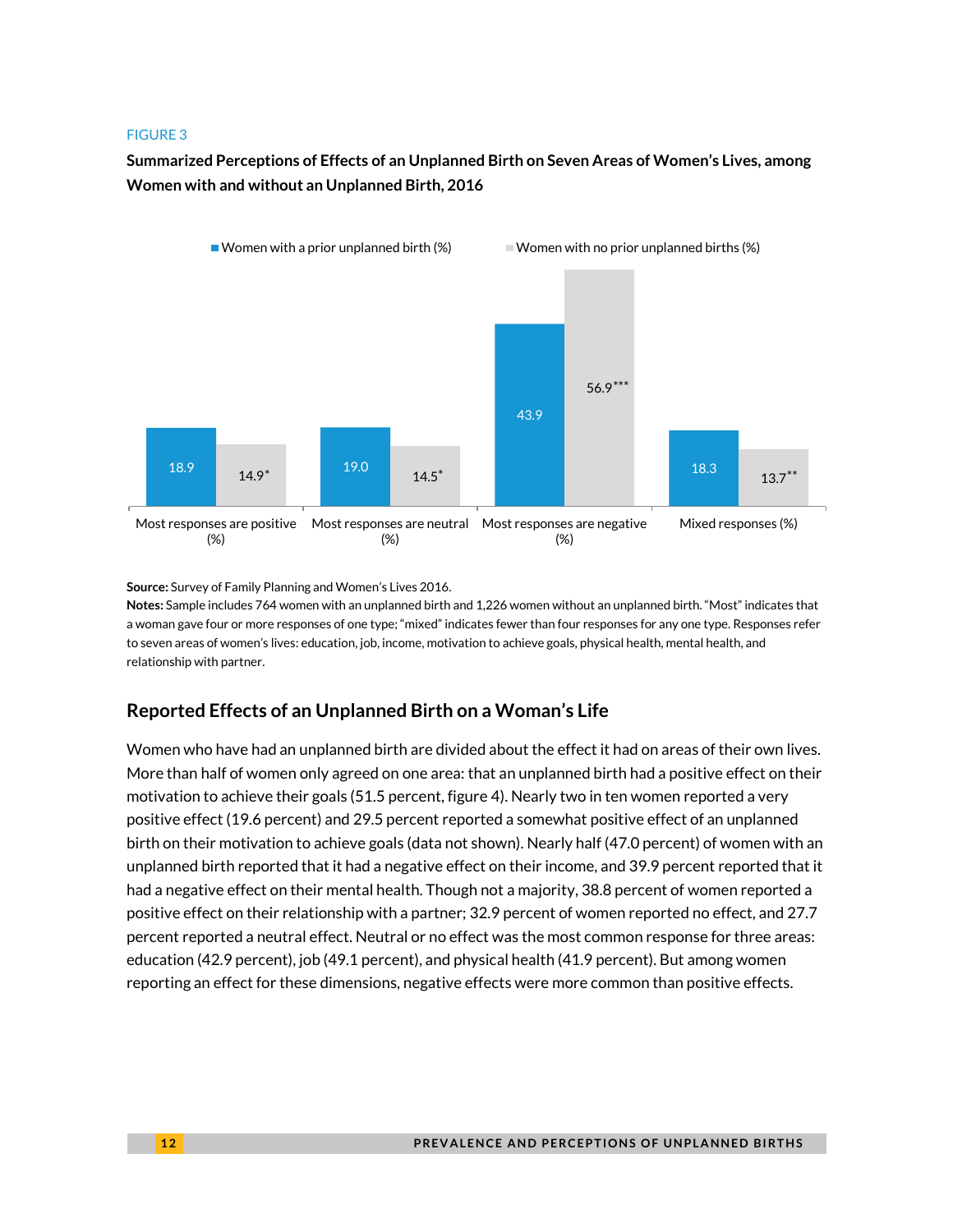#### FIGURE 4

### **Reported Effects That an Unplanned Birth Had on Seven Areas of a Woman's Own Life, among Women Ages 18 to 44 with an Unplanned Birth, 2016**



**Source:** Survey of Family Planning and Women's Lives 2016. **Note:** *n* = 764 women with an unplanned birth.

When women with a prior unplanned birth were asked about the effects of that unplanned birth on seven areas of their own lives, the most common responses were neutral, representing more than onethird of women (36.0 percent, figure 5). Nearly three in ten women (29.6 percent) reported mostly negative effects; fewer reported either mostly positive effects (20.4 percent) or mixed responses (14.0 percent).

#### FIGURE 5

**Summarized Perceptions of Reported Effects of an Unplanned Birth on Seven Areas of a Woman's Own Life, among Women Ages 18 to 44 with an Unplanned Birth, 2016**



#### **Source:** Survey of Family Planning and Women's Lives 2016.

**Notes:** *n* = 764 women with an unplanned birth. "Most" indicates that a woman gave four or more responses of one type;"mixed" indicates fewer than four responses for any one type. Responses refer to seven areas of women's lives: education, job, income, motivation to achieve goals, physical health, mental health, and relationship with partner.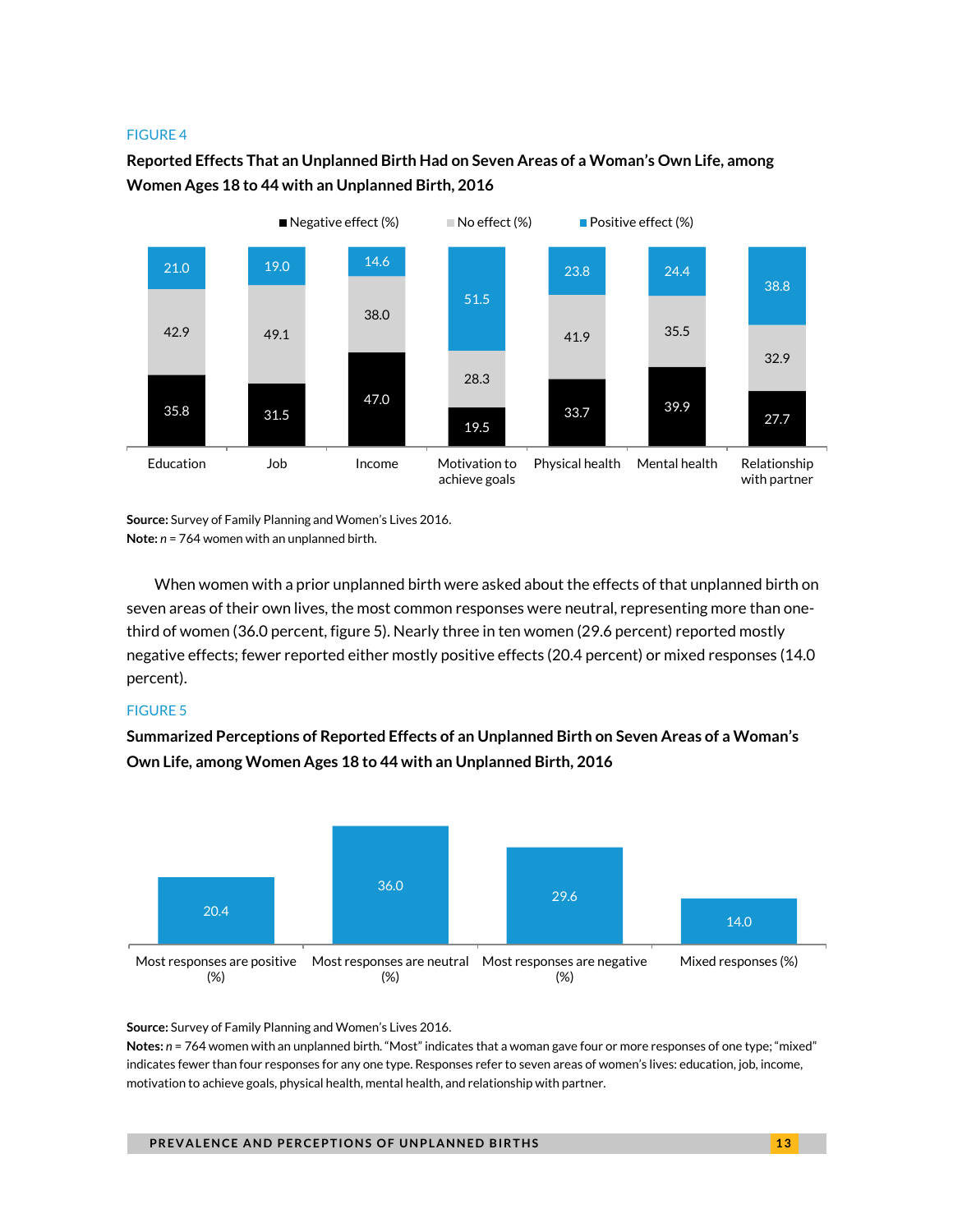Table 3 shows variation by demographic characteristics in women's responses to the effect of an unplanned birth on seven areas of their own lives. Overall, women who had never been married were the most likely to report mostly positive effects (34.5 percent, table 3), and women who were living with a partner were the least likely to report mostly positive effects (8.4 percent) and the most likely to report neutral effects (46.7 percent). Older women (ages 40 to 44) were most likely to report mostly negative effects (36.4 percent), and young women (ages 18 to 29) were least likely to report mostly negative effects (23.1 percent).

#### TABLE 3

**Summarized Perceptions of Reported Effects of an Unplanned Birth on Seven Areas of a Woman's Own Life among Women Ages 18 to 44 with an Unplanned Birth, by Demographic Characteristics, 2016**

|                                   |               | <b>Mostly</b><br>positive | Mostly<br>negative | <b>Mostly</b><br>neutral | Mixed     |
|-----------------------------------|---------------|---------------------------|--------------------|--------------------------|-----------|
|                                   | <b>Sample</b> | responses                 | responses          | responses                | responses |
|                                   | size          | $(\%)$                    | (%)                | $(\%)$                   | (%)       |
| Race/ethnicity                    |               |                           |                    |                          |           |
| White, non-Hispanic               | 392           | 14.0                      | 28.9               | 40.9                     | 16.2      |
| Black or other, non-Hispanic      | 250           | 24.7***                   | 34.0               | $30.2**$                 | 11.1      |
| Hispanic                          | 122           | $31.2***$                 | 24.8               | 31.4                     | 12.6      |
| <b>Education</b>                  |               |                           |                    |                          |           |
| High school or less               | 204           | 19.8                      | 24.5               | 46.0                     | 9.7       |
| Some college or more              | 560           | 20.9                      | $33.5***$          | 28.3***                  | $17.4***$ |
| Age                               |               |                           |                    |                          |           |
| $18 - 29$                         | 175           | 24.4                      | 23.1               | 34.1                     | 18.3      |
| $30 - 39$                         | 409           | 19.5                      | 30.3               | 37.6                     | 12.6      |
| $40 - 44$                         | 180           | 17.0                      | $36.4**$           | 35.4                     | 11.2      |
| Income                            |               |                           |                    |                          |           |
| Less than or equal to 138% of FPL | 302           | 23.3                      | 32.6               | 31.1                     | 13.0      |
| Greater than 138% of FPL          | 451           | 17.5                      | 26.8               | $40.4**$                 | 15.3      |
| <b>Marital status</b>             |               |                           |                    |                          |           |
| Married                           | 365           | 18.1                      | 29.5               | 38.9                     | 13.6      |
| Widowed, separated, or divorced   | 115           | 19.5                      | 29.9               | 35.2                     | 15.4      |
| Never married                     | 175           | $34.5***$                 | 31.8               | $22.8***$                | 10.9      |
| Living with partner               | 109           | $8.4***$                  | 26.4               | 46.7                     | 18.6      |
| <b>Work status</b>                |               |                           |                    |                          |           |
| Working                           | 488           | 21.4                      | 30.1               | 32.6                     | 16.0      |
| Not working                       | 276           | 19.1                      | 28.8               | $40.9*$                  | 11.2      |
| All women with an unplanned birth | 764           | 20.4                      | 29.6               | 36.0                     | 14.0      |

**Source:** Survey of Family Planning and Women's Lives 2016.

**Notes:** FPL = federal poverty level. The seven areas of women's lives summarized in this measure are education, job, income, motivation to achieve goals, physical health, mental health, and relationship with partner. Reference groups are italicized above. \*/\*\*/\*\*\* Estimate differs significantly from the reference group at 0.1/0.05/0.01 levels, using two-tailed *t*-tests.

Hispanic women and black or other non-Hispanic women were more likely to report mostly positive effects (31.2 percent and 24.7 percent, respectively) from their unplanned birth than non-Hispanic white women (14.0 percent). Women with some college education or more were more likely than less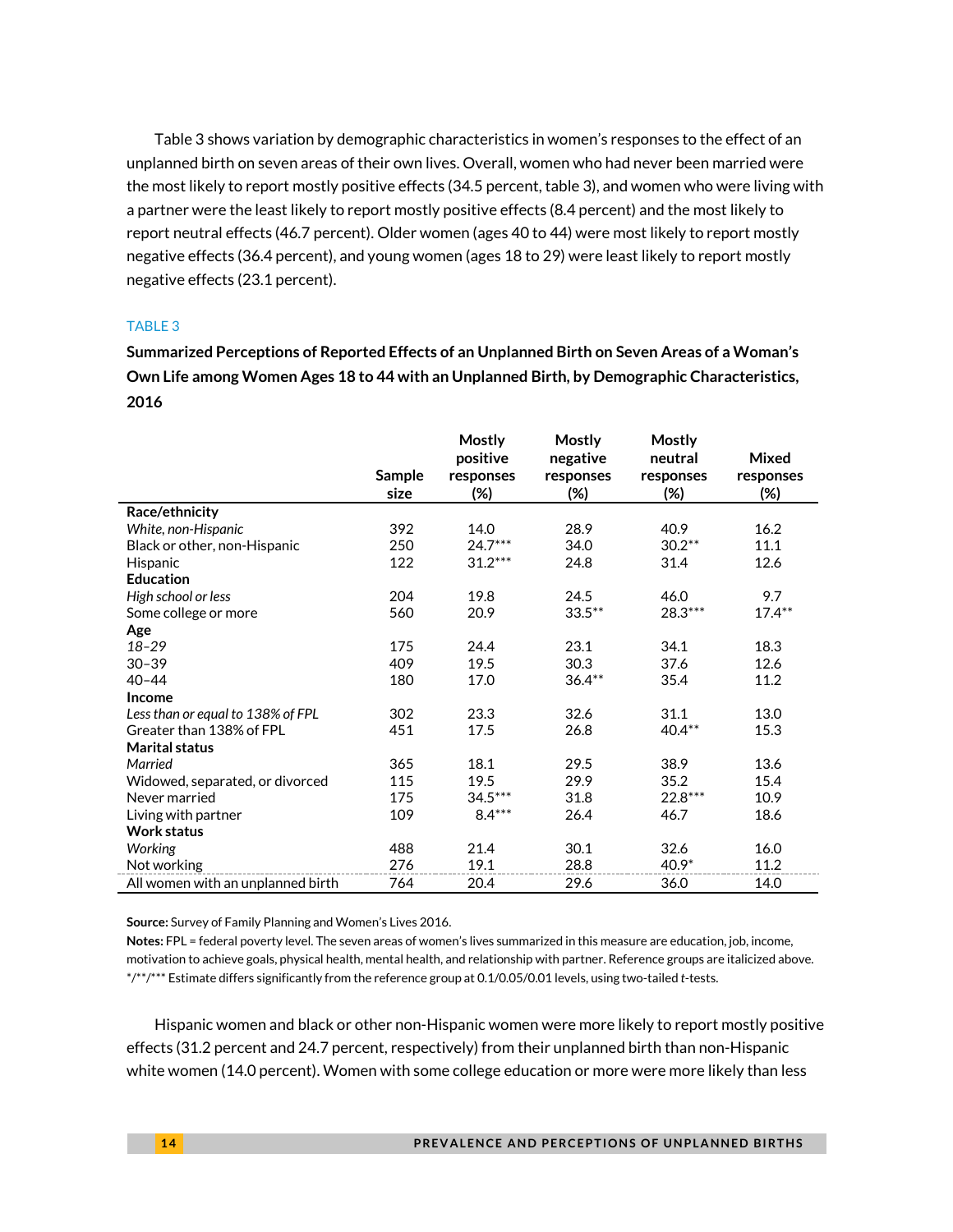educated women to report mostly negative effects (33.5 percent versus 24.5 percent) and were less likely to report mostly neutral effects (28.3 percent versus 46.0 percent). Finally, higher-income women were more likely to report mostly neutral effects.

### What It Means

Consistent with the literature finding negative effects of unplanned births, more than half of women of reproductive age expected an unplanned birth to have mostly negative effects on seven areas of a woman's life. Women perceive unplanned births to have negative effects on a woman's socioeconomic well-being in particular, with the majority reporting negative effects on a woman's educational attainment, job, and income. Survey respondents' comments in follow-up interviews reinforce these findings; they express concerns about an unplanned pregnancy hindering plans for their education, career, and financial stability. Women also report that an unplanned birth would have a negative effect on a woman's mental health.

Women's perceptions of unplanned birth vary based on their own experience. When considering the effects of an unplanned birth on women's lives in general, respondents who had experienced an unplanned birth were less likely than those who had not to perceive mostly negative effects. An even smaller share of respondents reported mostly negative responses when considering the effects of their own unplanned birth, and more than half of women with an unplanned birth stated that it had a positive effect on their motivation to achieve their goals. These patterns suggest that although women expect unplanned births to negatively affect their lives, the perceptions of those who actually experience them may change once they have given birth to and are raising the child that was unplanned. This may reflect women's ability to adapt and make the best of their situation when an unplanned birth occurs, women's reluctance to attach negative feelings to a situation that resulted in a child they love, or women's decision to carry an unplanned pregnancy to term rather than have an abortion.

Women's perceptions of and experiences with unplanned birth also vary by their demographic characteristics. Black and Hispanic women consistently report more positive effects than white women, and more educated and higher-income women consistently report more negative effects than less educated and lower-income women. Though we are unable to explain these observed patterns in women's perceptions of unplanned birth, research has found that teens with lower expectations for their future are more likely to become pregnant and that women's perspectives on timing of pregnancy are closely tied to life opportunities and life goals (Coley and Chase-Lansdale 1998; Harden et al. 2009; Santelli et al. 2009). Additional qualitative research planned as part of the *Beyond Birth Control* project is designed to expand our understanding of these patterns by investigating the drivers of women's perceptions about unplanned births, particularly the role of cultural perspectives, values, and women's expectations for their future.

Women's concerns about the negative effects of unplanned births underscore the importance of access to reproductive health and family planning services, which allow women to plan their pregnancies and prevent unplanned births. For women who experience an unplanned birth, access to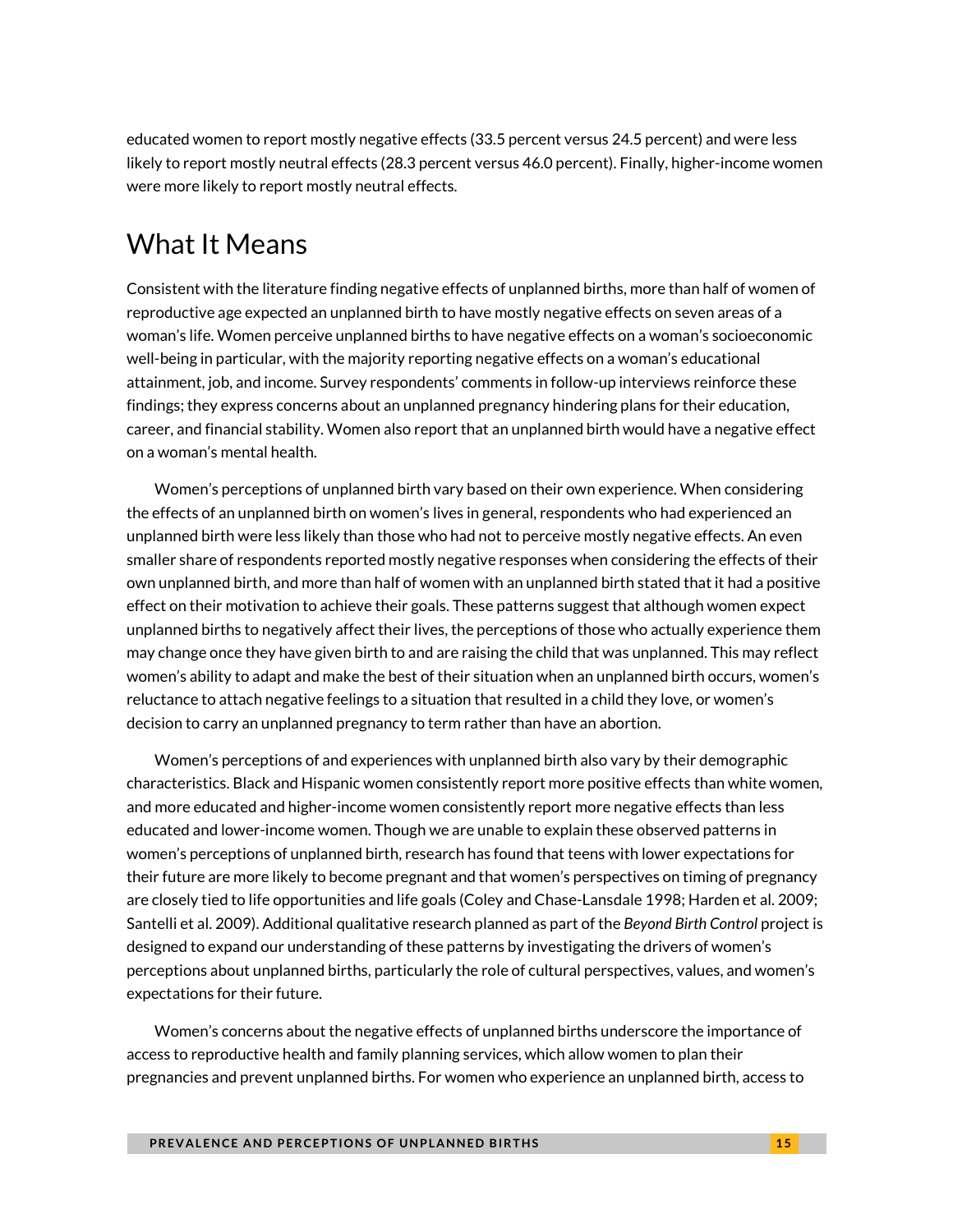targeted services and supports could reduce the negative impact of an unplanned birth on a woman's life. For example, the commonly reported negative effects of unplanned births on a woman's education, job, and income could be ameliorated by programs that support the educational pursuits of young mothers. Similarly, programs providing affordable child care could allow more women to continue to pursue their career goals following the birth of their child, and expanded access to effective mental health services may help reduce the negative effects of unplanned births on women's lives.

# **Notes**

- <span id="page-15-0"></span>1. "Family Planning," US Department of Health and Human Services, Healthy People 2020, accessed February 2017[, http://www.healthypeople.gov/2020/topics-objectives/topic/family-planning.](http://www.healthypeople.gov/2020/topics-objectives/topic/family-planning)
- <span id="page-15-1"></span>2. Because of its small sample size and relatively low response rate (8.7 percent), SFPWL has been benchmarked against federal survey data. SFPWL estimates and variation across subgroups are generally consistent with estimates from federal survey data, which confirms SFPWL's standing as a source of timely and reliable information about women's experiences with contraception and reproductive health. For more information about the survey's design and methodology, see the technical appendix to this brief series by Shartzer and Johnston (2016). For more information about the AmeriSpeak panel, see Dennis (2015).

# References

- Bachrach, Christine A., and Susan Newcomer. 1999. ["Intended Pregnancies and Unintended Pregnancies: Distinct](http://www.jstor.org/stable/2991577)  [Categories or Opposite Ends of a Continuum?"](http://www.jstor.org/stable/2991577) *Family Planning Perspectives* 31 (5): 251–52.
- Cheng, Diana, Eleanor B. Schwarz, Erika Douglas, and Isabelle Horon. 2009. "Unintended Pregnancy and Associated Maternal Preconception, Prenatal and Postpartum Behaviors." *Contraception* 79 (3): 194–98.
- Coley, Rebekah Levine, and P. Lindsay Chase-Lansdale. 1998. "Adolescent Pregnancy and Parenthood: Recent Evidence and Future Directions." *American Psychologist* 53 (2): 152–66.
- Dennis, Michael. 2015. ["Technical Overview of the AmeriSpeak Panel, NORC's Probability-Based Research Panel."](http://www.norc.org/PDFs/AmeriSpeak%20Technical%20Overview%202015%2011%2025.pdf) Chicago: NORC at the University of Chicago.
- Finer, Lawrence B., and Mia R. Zolna. 2016. "Declines in Unintended Pregnancy in the United States, 2008–2011." *New England Journal of Medicine* 374 (9): 843–52.
- Frost, Jennifer J., and Laura Duberstein Lindberg. 2013. "Reasons for Using Contraception: Perspectives of US Women Seeking Care at Specialized Family Planning Clinics." *Contraception* 87 (4): 465–72.
- Frost, Jennifer J., Susheela Singh, and Lawrence B. Finer. 2007. ["U.S. Women's One-Year Contraceptive Use](http://dx.doi.org/10.1363/3904807)  [Patterns, 2004."](http://dx.doi.org/10.1363/3904807) *Perspectives on Sexual and Reproductive Health* 39 (1): 48–55.
- Gipson, Jessica D., Michael A. Koenig, and Michelle J. Hindin. 2008. "The Effects of Unintended Pregnancy on Infant, Child, and Parental Health: A Review of the Literature." *Studies in Family Planning* 39 (1): 18–38.
- Harden, Angela, Ginny Brunton, Adam Fletcher, and Ann Oakley. 2009. ["Teenage Pregnancy and Social](https://doi.org/10.1136/bmj.b4254)  [Disadvantage: Systematic Review Integrating Controlled Trials and Qualitative Studies.](https://doi.org/10.1136/bmj.b4254)" *BMJ* 339 (November): b4254.
- Logan, Cassandra, Emily Holcombe, Jennifer Manlove, and Suzanne Ryan. 2007. *[The Consequences of Unintended](http://thenationalcampaign.org/sites/default/files/resource-primary-download/consequences.pdf)  [Childbearing](http://thenationalcampaign.org/sites/default/files/resource-primary-download/consequences.pdf)*. Washington, DC: Child Trends.
- Mosher, William D., and Jo Jones. 2010. *Use of Contraception in the United States: 1982–2008*. Vital and Health Statistics 23, no. 29. Hyattsville, MD: US Department of Health and Human Services, Centers for Disease Control and Prevention, National Center for Health Statistics.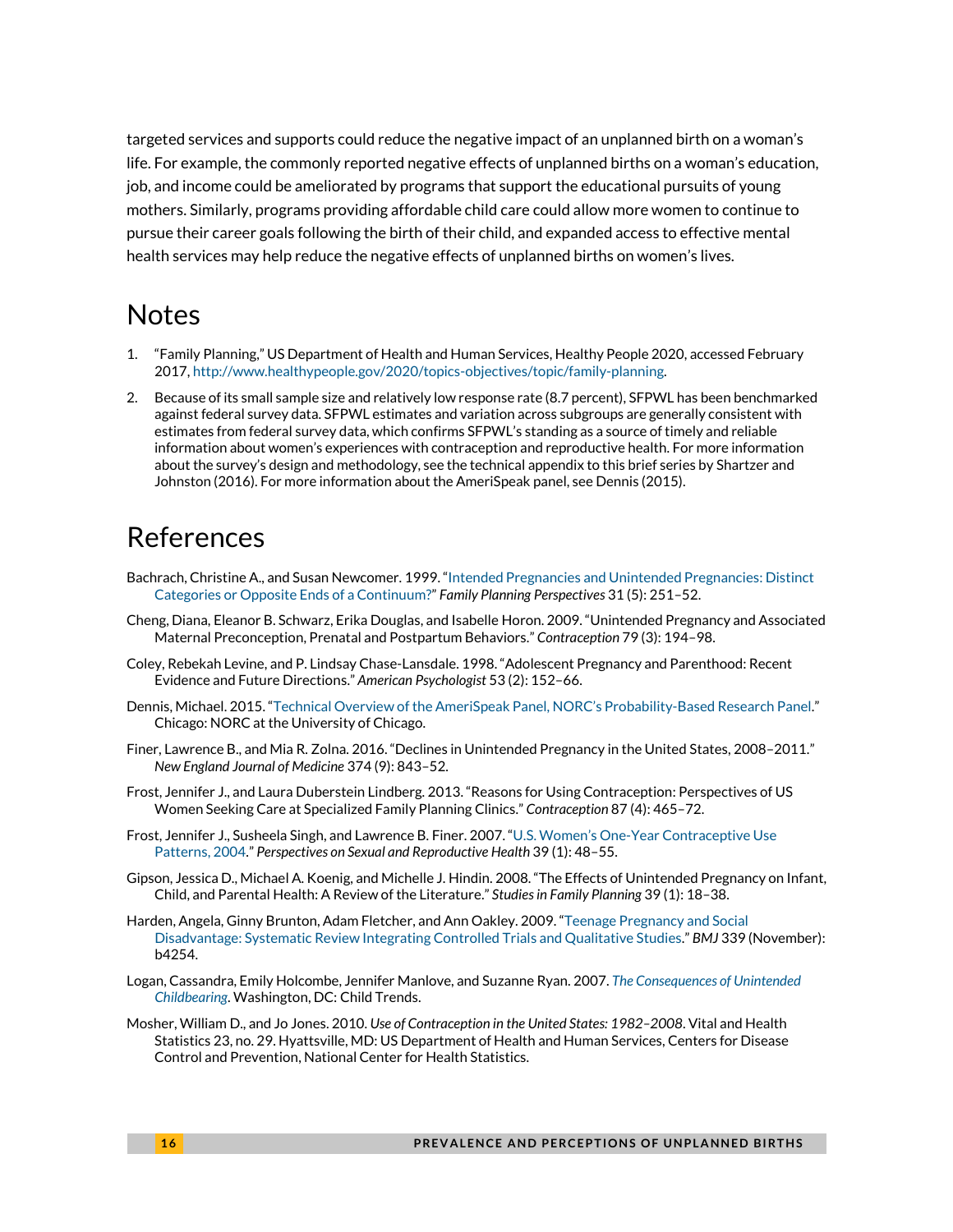- Mosher, William D., Jo Jones, and Joyce C. Abma. 2012. *[Intended and Unintended Births in the United States: 1982–](https://www.cdc.gov/nchs/data/nhsr/nhsr055.pdf) [2010](https://www.cdc.gov/nchs/data/nhsr/nhsr055.pdf)*. National Health Statistics Reports, no. 55. Hyattsville, MD: US Department of Health and Human Services, Centers for Disease Control and Prevention, National Center for Health Statistics.
- Sable, Marjorie R. 1999. ["Pregnancy Intentions May Not Be a Useful Measure for Research on Maternal and Child](http://www.jstor.org/stable/2991575)  [Health Outcomes."](http://www.jstor.org/stable/2991575) *Family Planning Perspectives* 31 (5): 249–50.
- Santelli, John S., Roger Rochat, Kendra Hatfield-Timajchy, Brenda Colley Gilbert, Kathryn Curtis, Rebecca Cabral, Jennifer S. Hirsch, Laura Schieve, and other members of the Unintended Pregnancy Working Group. 2003. "The Measurement and Meaning of Unintended Pregnancy." *Perspectives on Sexual and Reproductive Health* 35 (2): 94–101.
- Santelli, John S., Laura Duberstein Lindberg, Mark G. Orr, Lawrence B. Finer, and Ilene Speizer. 2009. "Toward a Multidimensional Measure of Pregnancy Intentions: Evidence from the United States." *Studies in Family Planning* 40 (2): 87–100.
- Shartzer, Adele, and Emily M. Johnston. 2016. ["The Survey of Family Planning and Women's Lives: Methodology.](http://edit.urban.org/sites/default/files/survey-of-family-planning-and-womens-lives-methodology-2016_0.pdf)" Washington, DC: Urban Institute.
- Sonfield, Adam, Kinsey Hasstedt, Megan L. Kavanaugh, and Ragnar Anderson. 2013. *[The Social and Economic Benefits](https://editor.guttmacher.org/sites/default/files/report_pdf/social-economic-benefits.pdf)  [of Women's Ability to Determine Whether and When to Have Children](https://editor.guttmacher.org/sites/default/files/report_pdf/social-economic-benefits.pdf)*. New York: Guttmacher Institute.
- Trussell, James, and Barbara Vaughan. 1999. ["Contraceptive Failure, Method-Related Discontinuation and](http://www.jstor.org/stable/2991641)  [Resumption of Use: Results from the 1995 National Survey of Family Growth."](http://www.jstor.org/stable/2991641) *Family Planning Perspectives* 31 (2): 64–72, 93.
- Trussell, James, Barbara Vaughan, and Joseph Stanford. 1999. ["Are All Contraceptive Failures Unintended](http://www.jstor.org/stable/2991573)  [Pregnancies? Evidence from the 1995 National Survey of Family Growth."](http://www.jstor.org/stable/2991573) *Family Planning Perspectives* 31 (5): 246–47, 260.
- Upadhyay, Ushma D., M. Antonia Biggs, and Diana Greene Foster. 2015. ["The Effect of Abortion on Having and](https://doi.org/10.1186/s12905-015-0259-1)  [Achieving Aspirational One-Year Plans."](https://doi.org/10.1186/s12905-015-0259-1) *BMC Women's Health* 15 (November): 102.

## About the Authors

**Emily M. Johnston** is a research associate in the Health Policy Center at the Urban Institute. She studies health insurance coverage, access to care, and women's and children's health, focusing on the effects of state and federal policies on the health and well-being of vulnerable populations.

**Brigette Courtot** is a senior research associate in the Health Policy Center at the Urban Institute, where she has more than a decade of experience conducting health policy research and analysis with a focus on maternal and child health and access to care for underserved populations.

**Jacob Fass** is a research assistant in the Health Policy Center at the Urban Institute.

**Sarah Benatar** is a senior research associate in the Health Policy Center at the Urban Institute. Her research investigates how public policies affect vulnerable populations, health outcomes, access to care, use of services, and enrollment in coverage programs, with a particular focus on maternal and child health.

**Adele Shartzer** is a research associate in the Health Policy Center at the Urban Institute. Her recent work focuses on health coverage, access to care, and the health care delivery system, including the impact of the Affordable Care Act on women of reproductive age.